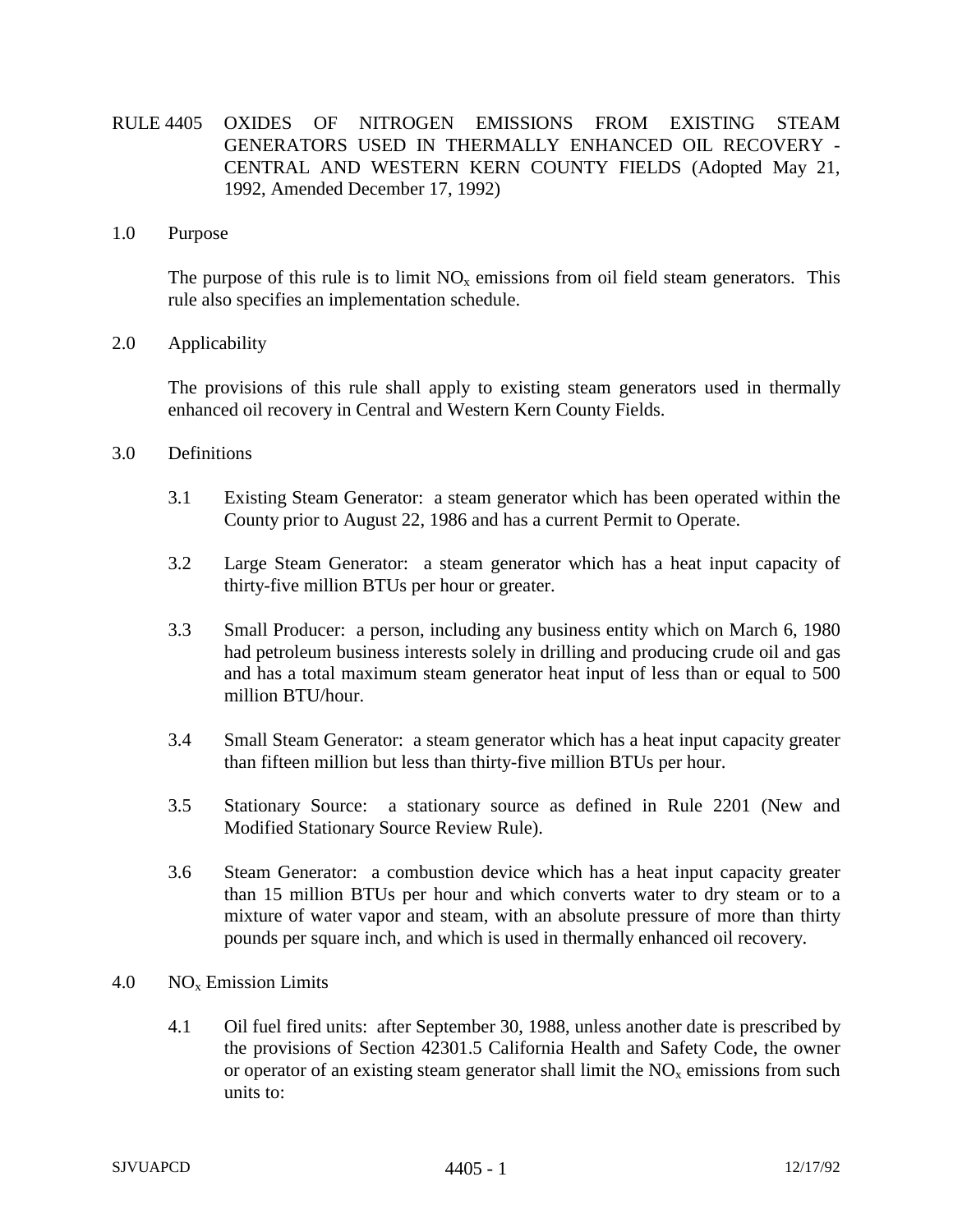- 4.1.1 For large steam generators operated by small producers, no more than 0.35 pounds of  $NO<sub>x</sub>$  per million BTU of heat input.
- 4.1.2 For large steam generators operated by producers other than small producers, no more than 0.20 pounds of oxides of nitrogen per million BTU of heat input.
- 4.1.3 For all small steam generators, no more than 0.38 pounds of oxides of nitrogen per million BTU of heat input.
- 4.2 Natural gas fired units: after September 30, 1988, unless another date is prescribed by the provisions of Section 42301.5 California Health and Safety Code, the owner or operator of an existing steam generator shall limit the emissions of oxides of nitrogen from such units to:
	- 4.2.1 For large steam generators operated by small producers, no more than 0.14 pounds of oxides of nitrogen per million BTU of heat input.
	- 4.2.2 For large steam generators operated by producers other than small producers, no more than 0.14 pounds of oxides of nitrogen per million BTU of heat input.
	- 4.2.3 For all small steam generators, no more than 0.18 pounds of oxides of nitrogen per million BTU of heat input.
- 5.0 Alternate Emission Limit
	- 5.1 If an existing steam generator equipped with a "Coen" Low  $NO<sub>x</sub>$  Burner, installed on or before August 22, 1986 with approved staged combustion oxides of nitrogen control equipment is operated and maintained using good engineering practices to minimize oxides of nitrogen emissions and source tests indicate the emission rates are greater than those allowed by this rule, the APCO may upon petition, establish for that steam generator an alternate emission limit that is not greater than 0.02 pounds per million BTU of heat input above the limits specified in Section 4.0.
	- 5.2 The APCO may grant the alternate emission limit allowed by this section provided the emission increases above the requirements of Section 4.0 of this rule are offset by an equivalent decrease below the requirements of Section 4.0 from other existing steam generators in the same Kern County Fields.
	- 5.3 The alternate emission limit and the emission limit to provide the offset shall be included as Operating Conditions in the appropriate Permits to Operate.
- 6.0 Increments of Progress Central Kern County Fields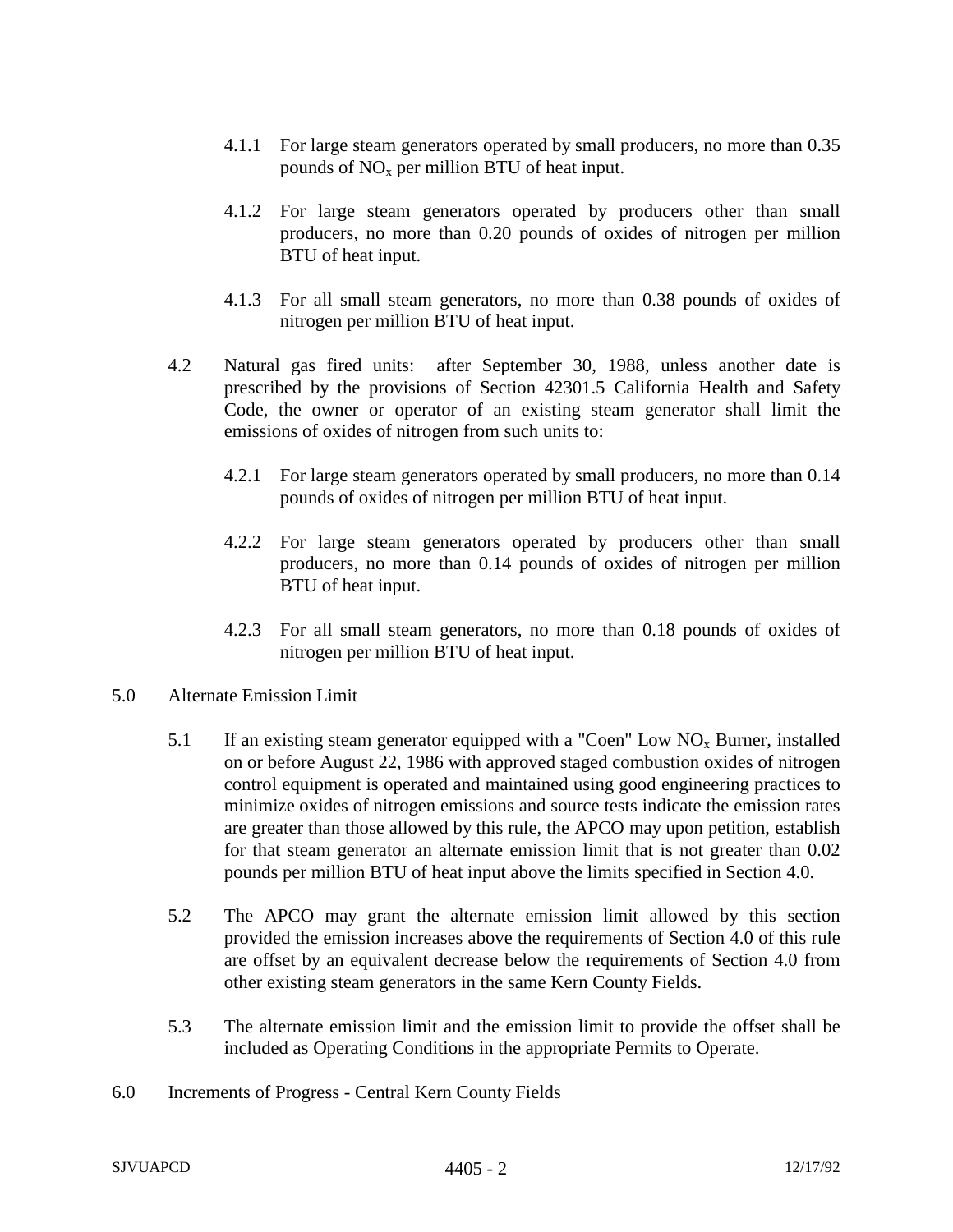- 6.1 The owner or operator of an existing steam generator subject to this rule shall comply with each of the increments of progress:
	- 6.1.1 By October 1, 1987, submit to the air pollution control officer a compliance plan for achieving compliance with this rule. The compliance plan shall identify each steam generator subject to this rule and shall indicate the specific control technique(s) and the resulting emission rate for each such steam generator. The compliance plan shall include applications for Authority to Construct these modifications.
	- 6.1.2 By February 1, 1988, submit to the air pollution control officer documentation of the purchase of all equipment needed to comply with this rule.
	- 6.1.3 By May 1, 1988, submit a report on the status of the compliance plan to the APCO.
	- 6.1.4 By August 31, 1988, complete construction.
	- 6.1.5 By September 30, 1988, be in full compliance.
- 6.2 Notwithstanding the increments of progress for the Central Kern County Fields, the owner or operator of an existing steam generator subject to this rule and temporarily exempt under the provisions of Section 42301.5 of the California Health and Safety Code shall be in full compliance six (6) months after the expiration of the five (5) year "grace period" and shall comply with each of the following increments of progress:
	- 6.2.1 By October 1, 1987, submit to the APCO a compliance plan for achieving compliance with this rule. The compliance plan shall identify each steam generator subject to this rule and shall indicate the specific control technique(s) and the resulting emission rate for each such steam generator. The compliance plan shall include applications for Authority to Construct these modifications.
	- 6.2.2 Six (6) months prior to the compliance date, submit to the APCO documentation of the purchase of all equipment needed to comply with this rule.
	- 6.2.3 One (1) month prior to the compliance date, complete construction.
	- 6.2.4 Six (6) months after the expiration of the five (5) year "grace period" be in full compliance.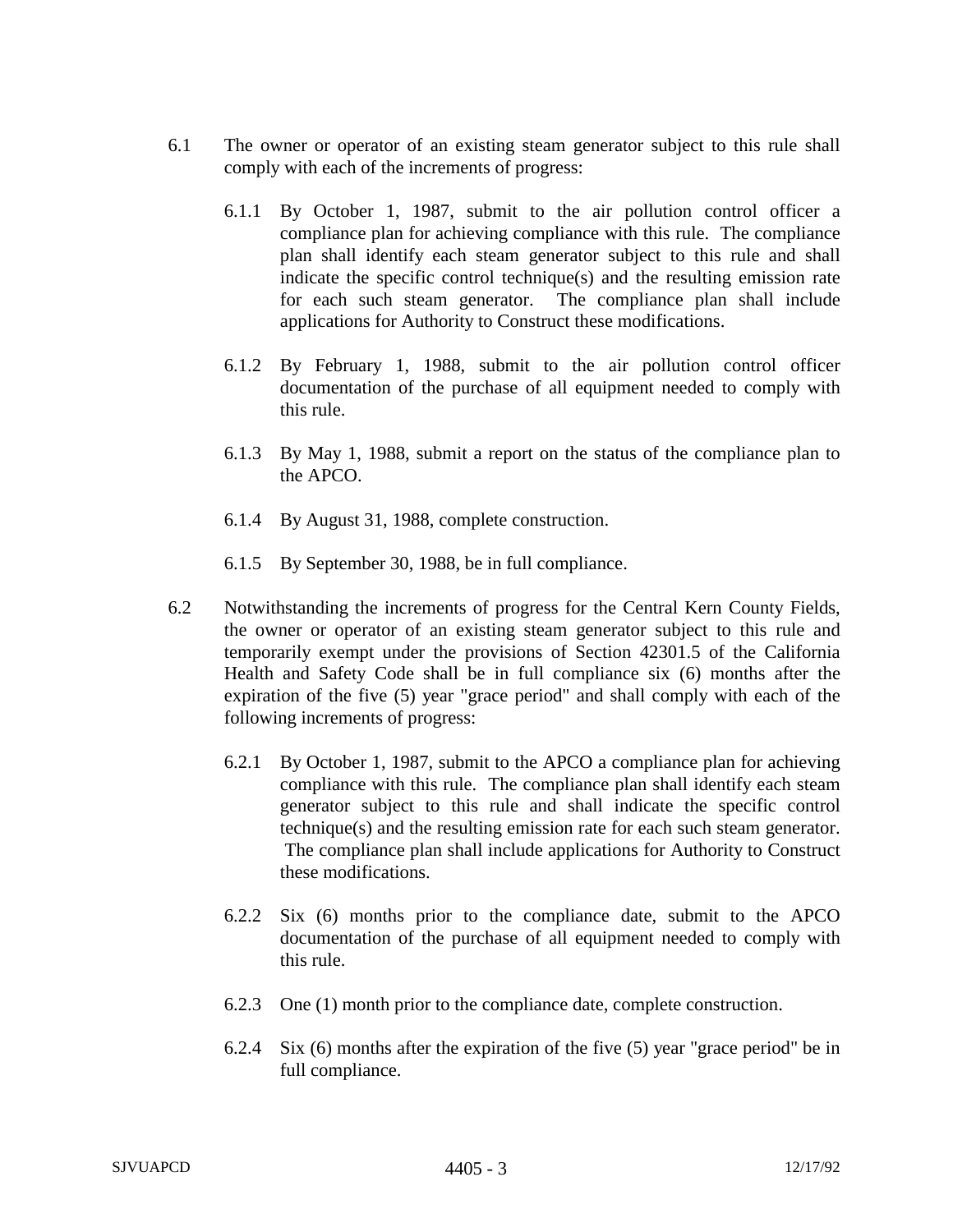## 7.0 Increments of Progress - Western Kern County Fields

- 7.1 The owner or operator of an existing steam generator subject to this rule shall comply with each of the increments of progress:
	- 7.1.1 Within six (6) months after the effective date of this rule, submit to the APCO a compliance plan for achieving compliance with this rule. The compliance plan shall identify each steam generator subject to this rule and shall indicate specific control technique(s) and the resulting emission rate for each such steam generator. The compliance plan shall include applications for Authority to Construct these modifications.
	- 7.1.2 Within ten (10) months after the effective date of this rule, submit to the APCO documentation of the purchase of all equipment needed to comply with this rule.
	- 7.1.3 Within 12 months after the effective date of this rule, submit a report on the status of the compliance plan to the APCO.
	- 7.1.4 Within 17 months after the effective date of this rule, complete construction.
	- 7.1.5 Within 18 months after the effective date of this rule, be in full compliance.
- 7.2 Notwithstanding the increments of progress for the Central Kern County Fields, the owner or operator of an existing steam generator subject to this rule and temporarily exempt under the provisions of Section 42301.5 of the California Health and Safety Code shall be in full compliance six (6) months after the expiration of the five (5) year "grace period" and shall comply with each of the following increments of progress:
	- 7.2.1 Within six (6) months after the effective date of this rule, submit to the APCO a compliance plan for achieving compliance with this rule. The compliance plan shall identify each steam generator subject to this rule and shall indicate specific control technique(s) and the resulting emission rate for each such steam generator. The compliance plan shall include applications for Authority to Construct these modifications.
	- 7.2.2 Six (6) months prior to the compliance date, submit to the APCO documentation of the purchase of all equipment needed to comply with this rule.
	- 7.2.3 One (1) month prior to the compliance date, complete construction.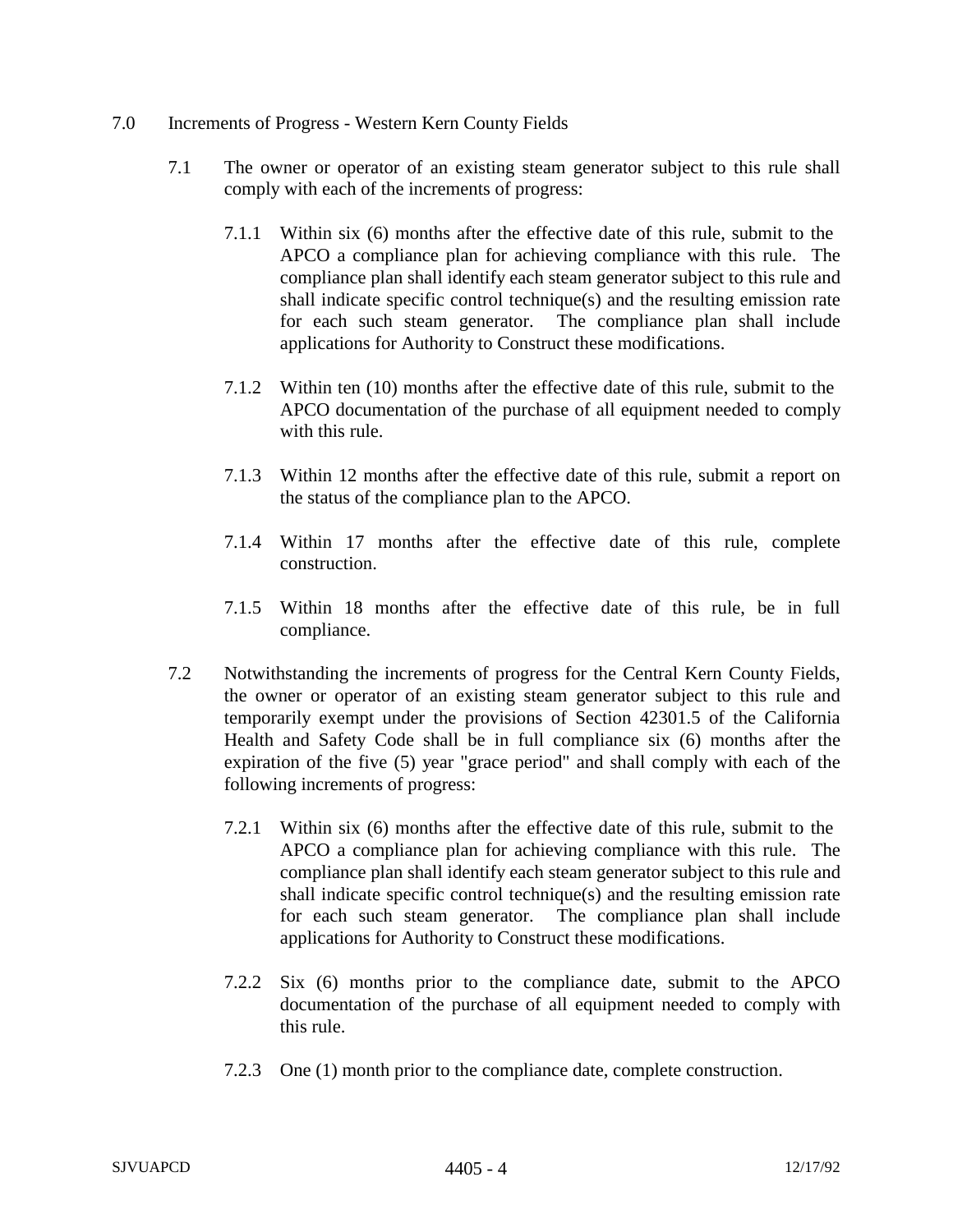7.2.4 Six (6) months after the expiration of the five (5) year "grace period" be in full compliance.